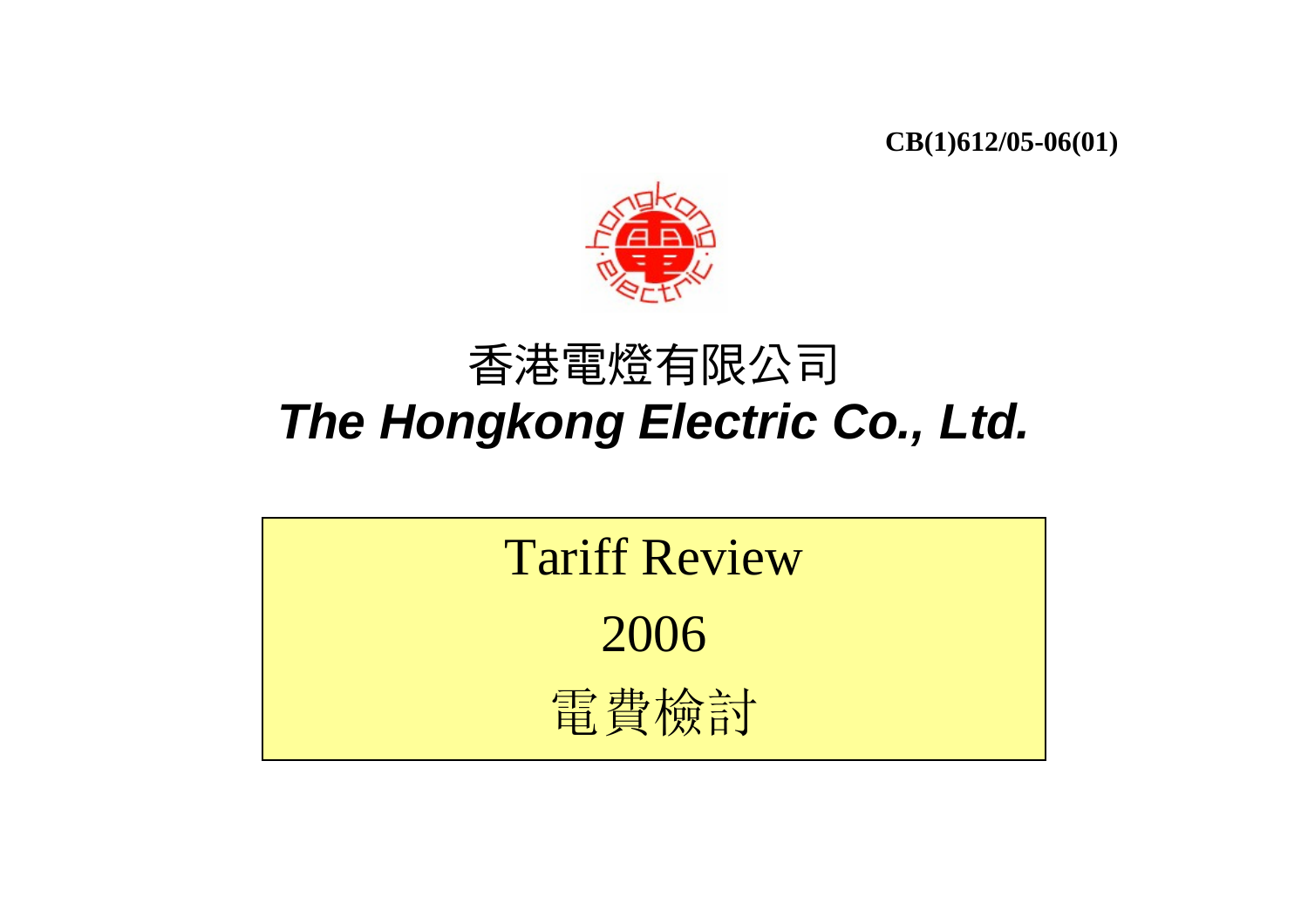



1

| 每度(仙)  | Cents/kWh |                 |                |                               |  |
|--------|-----------|-----------------|----------------|-------------------------------|--|
| 組成部份   | 2005      | $+/-$           | 2006           | <b>Components</b>             |  |
| 平均基本電價 | 114.9     |                 | 114.9          | <b>Average Basic Tariff</b>   |  |
| 燃料附加費  | 2.2       | 2.7             | 4.9            | <b>Fuel Clause Surcharge</b>  |  |
| 平均特別折扣 | $-7.1$    | 5.2             | $-1.9$         | <b>Average Special Rebate</b> |  |
| 減費折扣   |           |                 | $\blacksquare$ | <b>Rate Reduction Rebate</b>  |  |
| 平均淨電價  | 110.0     | 7.9<br>$+7.2\%$ | 117.9          | <b>Average Net Tariff</b>     |  |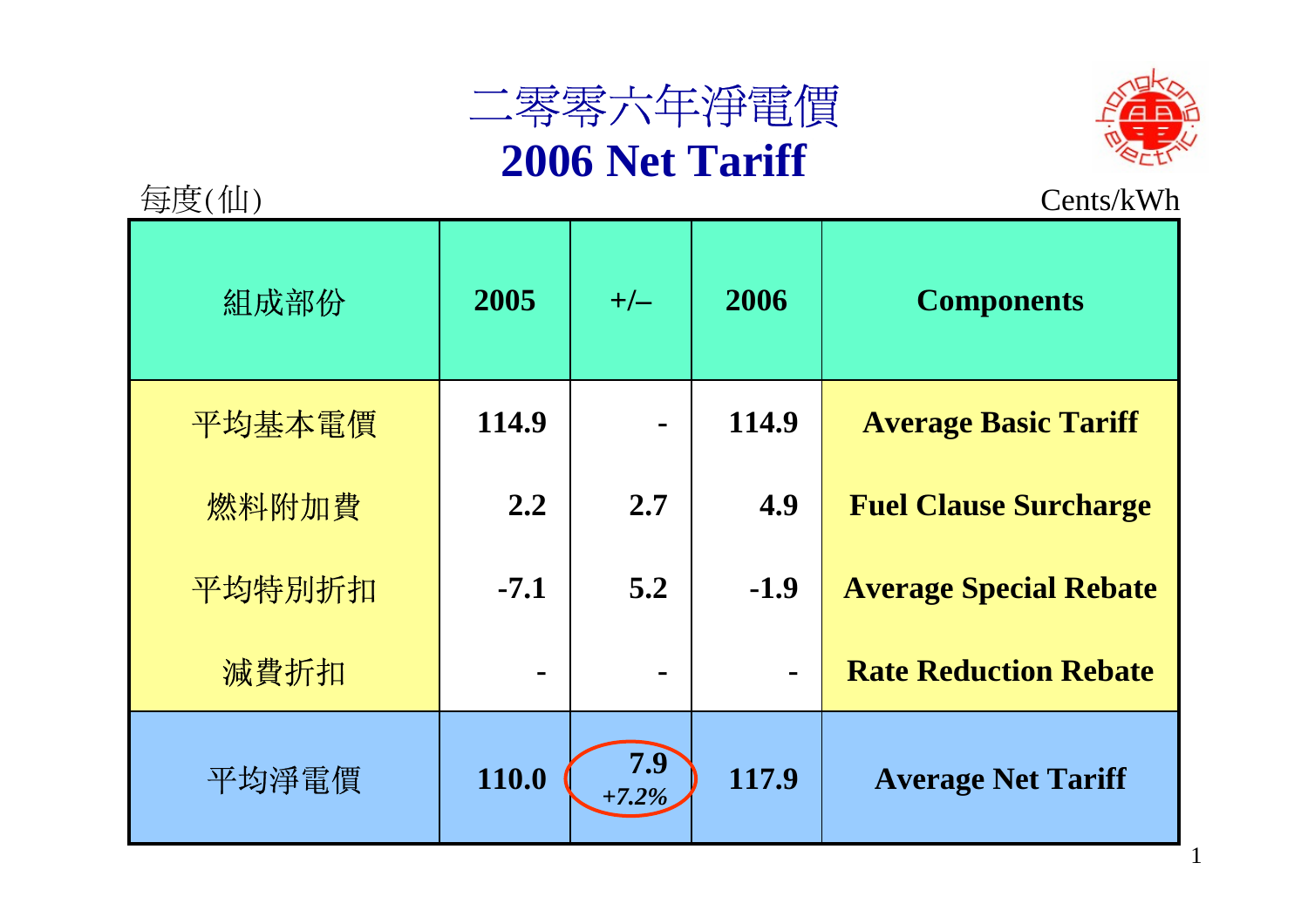

若調整基本電價會令淨電價增加**6.6¢ Increasing basic tariff would add another 6.6¢ to net tariff**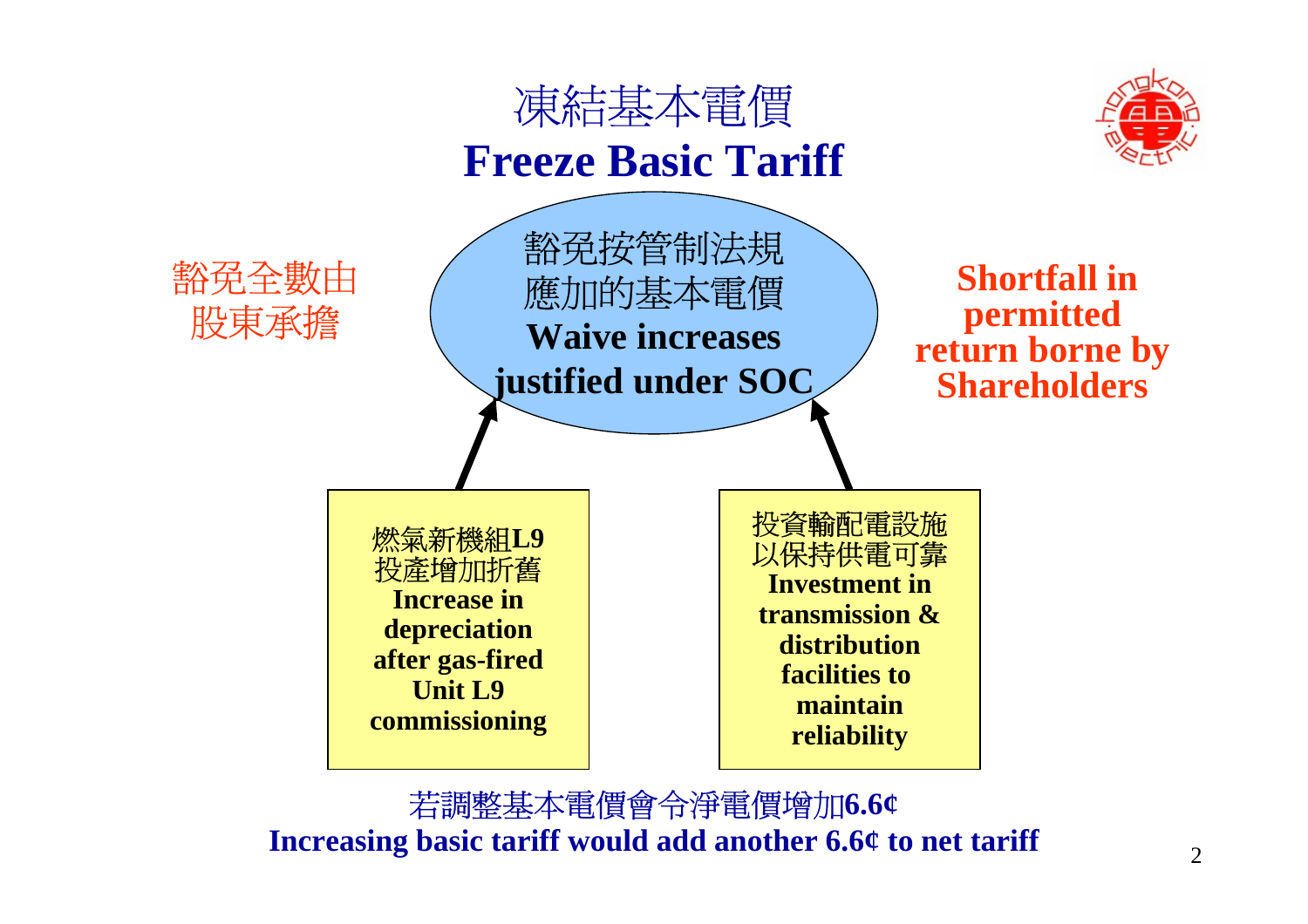



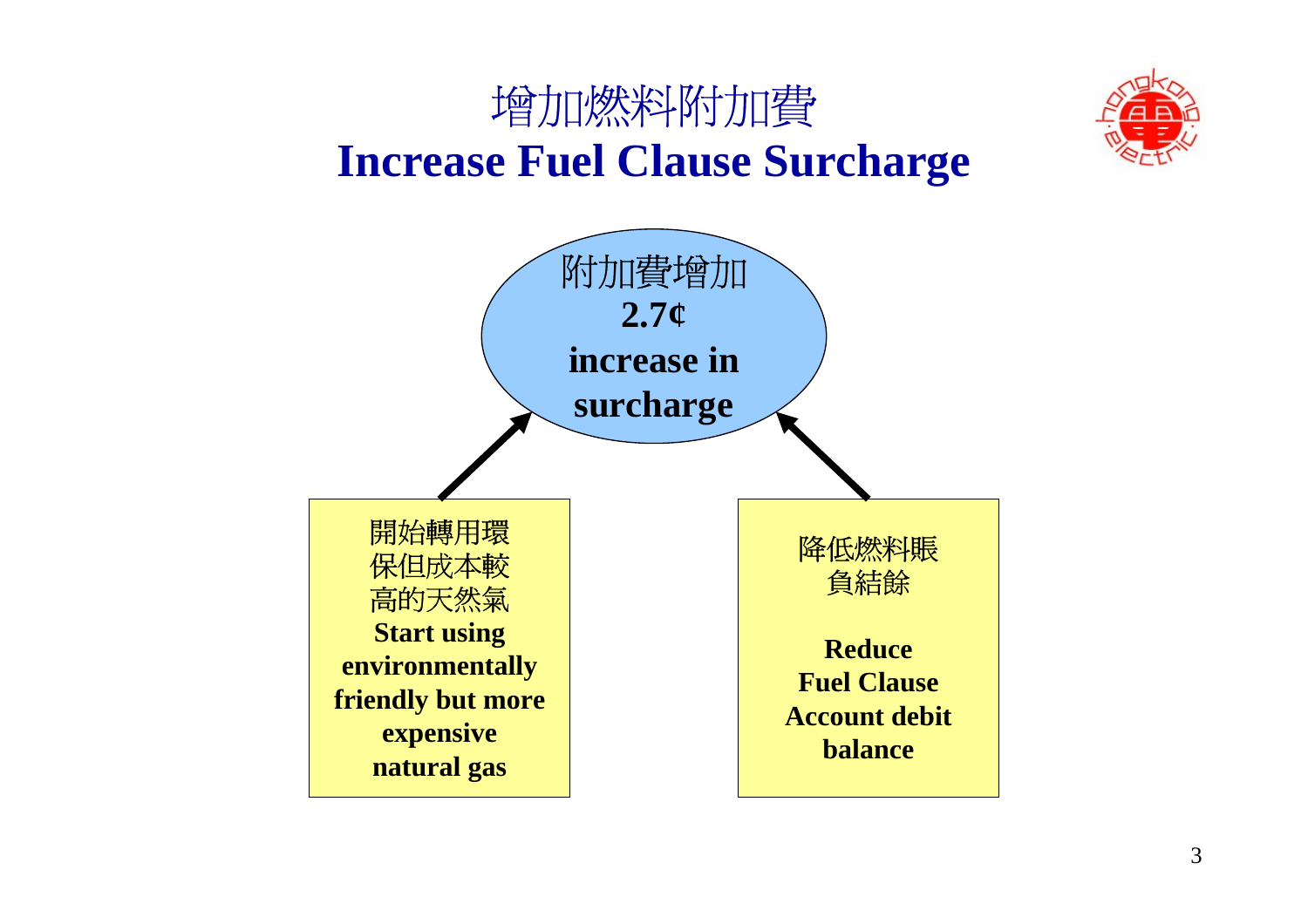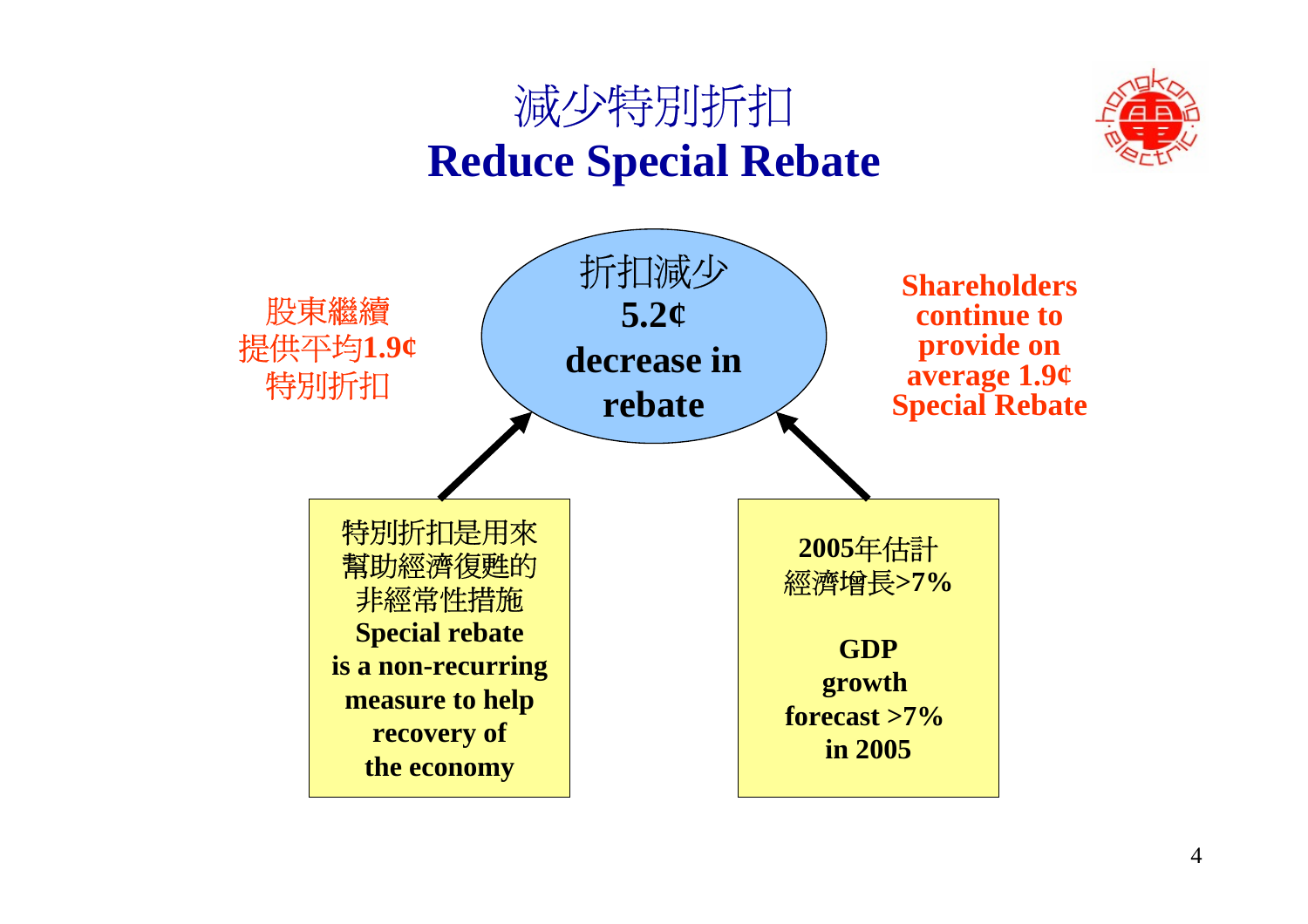



**In 2006, shareholders will forego more than \$700 million to alleviate the pressure of tariff on customers**

**<sup>2006</sup>**將會是連續第四年未能賺取應有利潤 **2006 will be the fourth consecutive year of not earning the entitled return**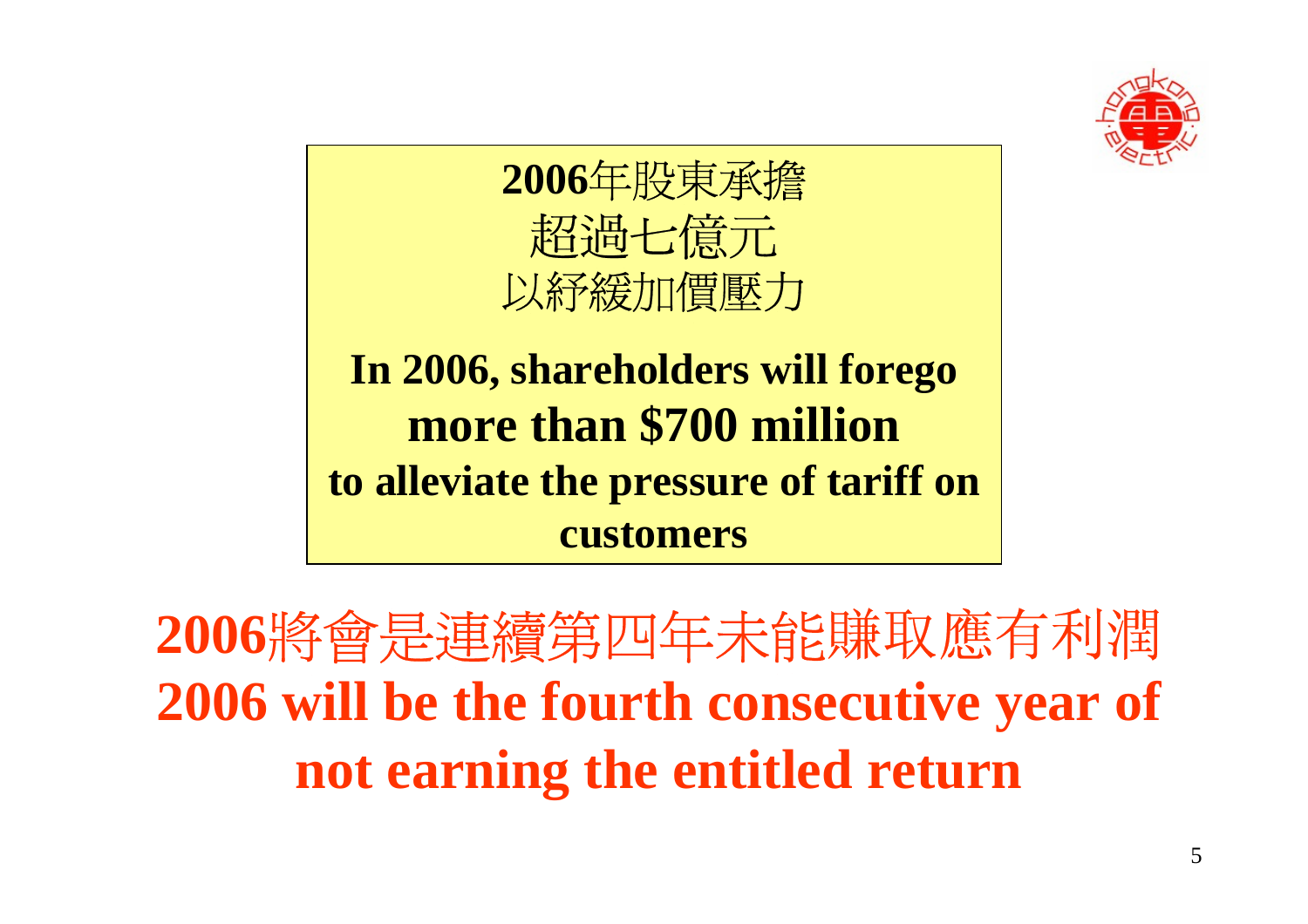

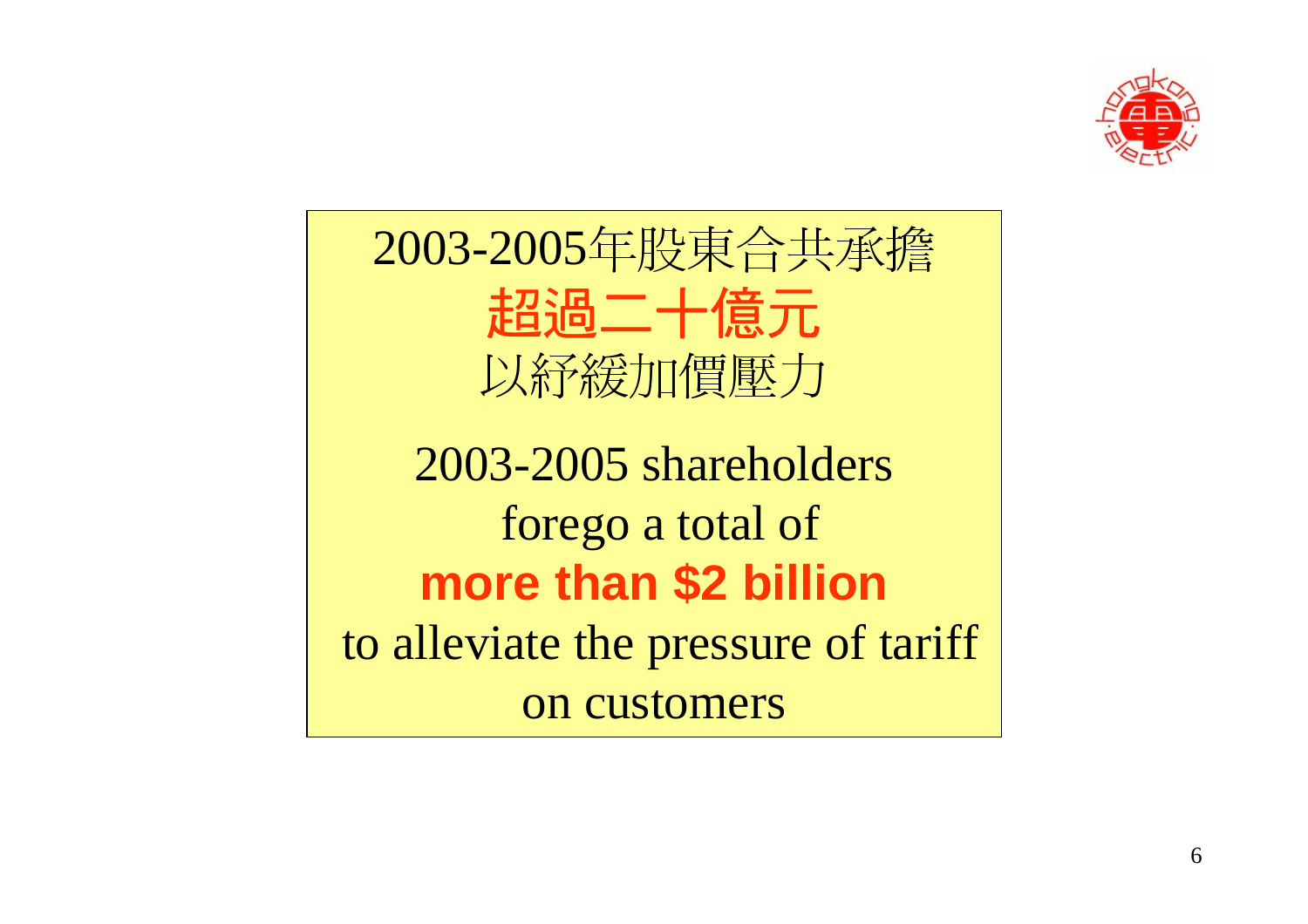## 對客戶的影響 **Effect On Customers**



| 家庭客戶<br><b>Domestic</b><br><b>Customers</b> | 非家庭客戶<br><b>Non-Domestic</b><br><b>Customers</b> |
|---------------------------------------------|--------------------------------------------------|
| 七成客戶每月<br>加幅低於<br>\$29.50                   | 七成客戶每月<br>加幅低於<br>\$146.20                       |
| or less monthly                             | or less monthly                                  |
| increase for 70%                            | increase for 70%                                 |
| of the customers                            | of the customers                                 |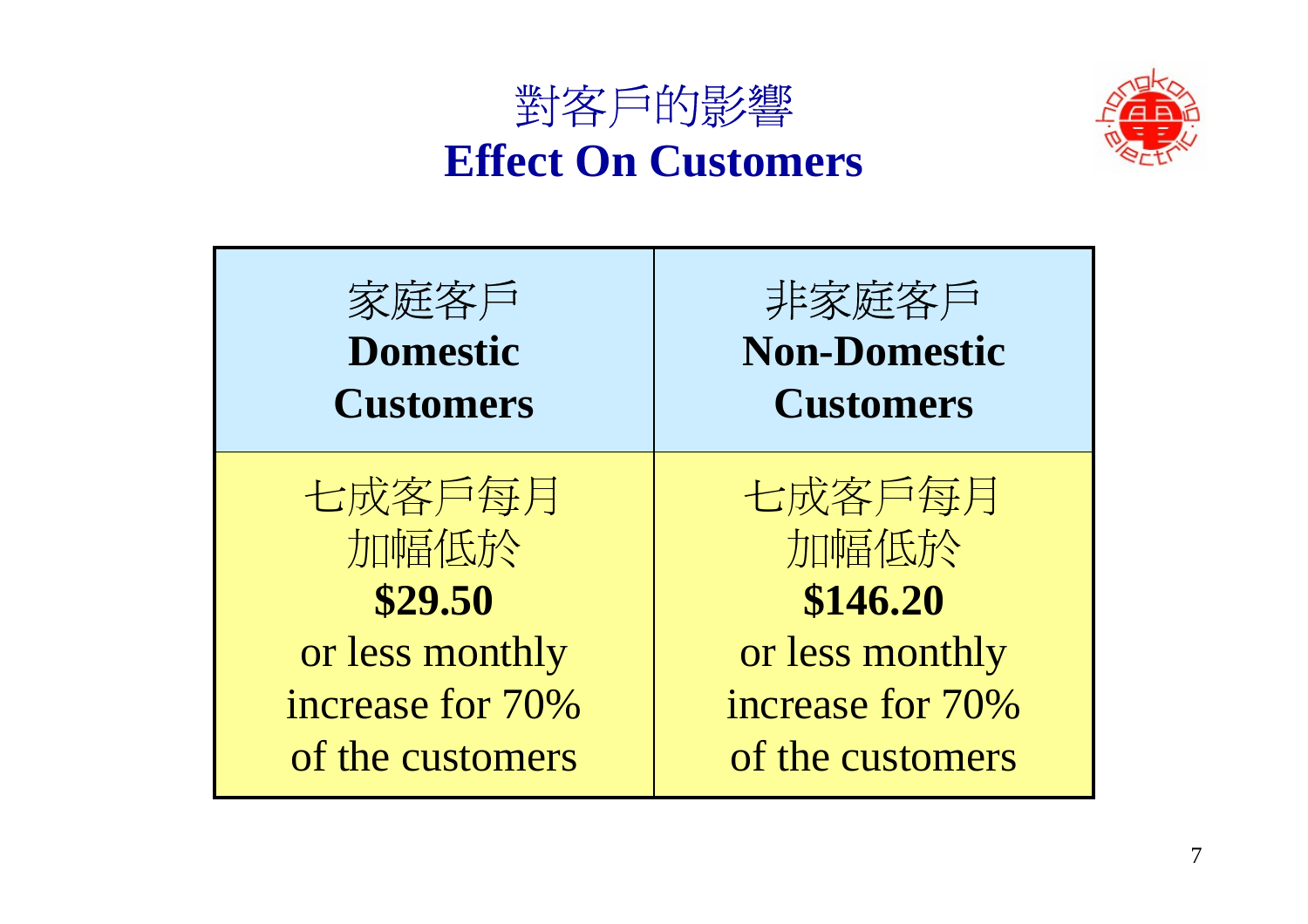



## **EDEDEDER KONTERDER KONCERGE ASSES EXERCE** FOR KONTERNATION CONTERNATION CONTERNATION

| 向下列有資格領取綜援用戶提供電<br>費優惠                                              |           | Concessionary tariff is available to<br>the following customers eligible for<br>public assistance                                                                       |
|---------------------------------------------------------------------|-----------|-------------------------------------------------------------------------------------------------------------------------------------------------------------------------|
| 六十歲或以上長者(獨居或與同資<br>格長者合住)<br>申請人或其家人現正領取傷殘津貼<br>/援助<br>單親家庭<br>失業人士 | $\bullet$ | Elderly of 60 or above (single or<br>living with similar elderly)<br>Applicant or family member<br>receiving disability allowance<br>Single-parent family<br>Unemployed |
| 每月首二百度享有六成減費優惠<br>豁免按金<br>豁免最低收費                                    |           | 60% discount for first 200 units each<br>month<br>Deposit waived<br>No minimum charge                                                                                   |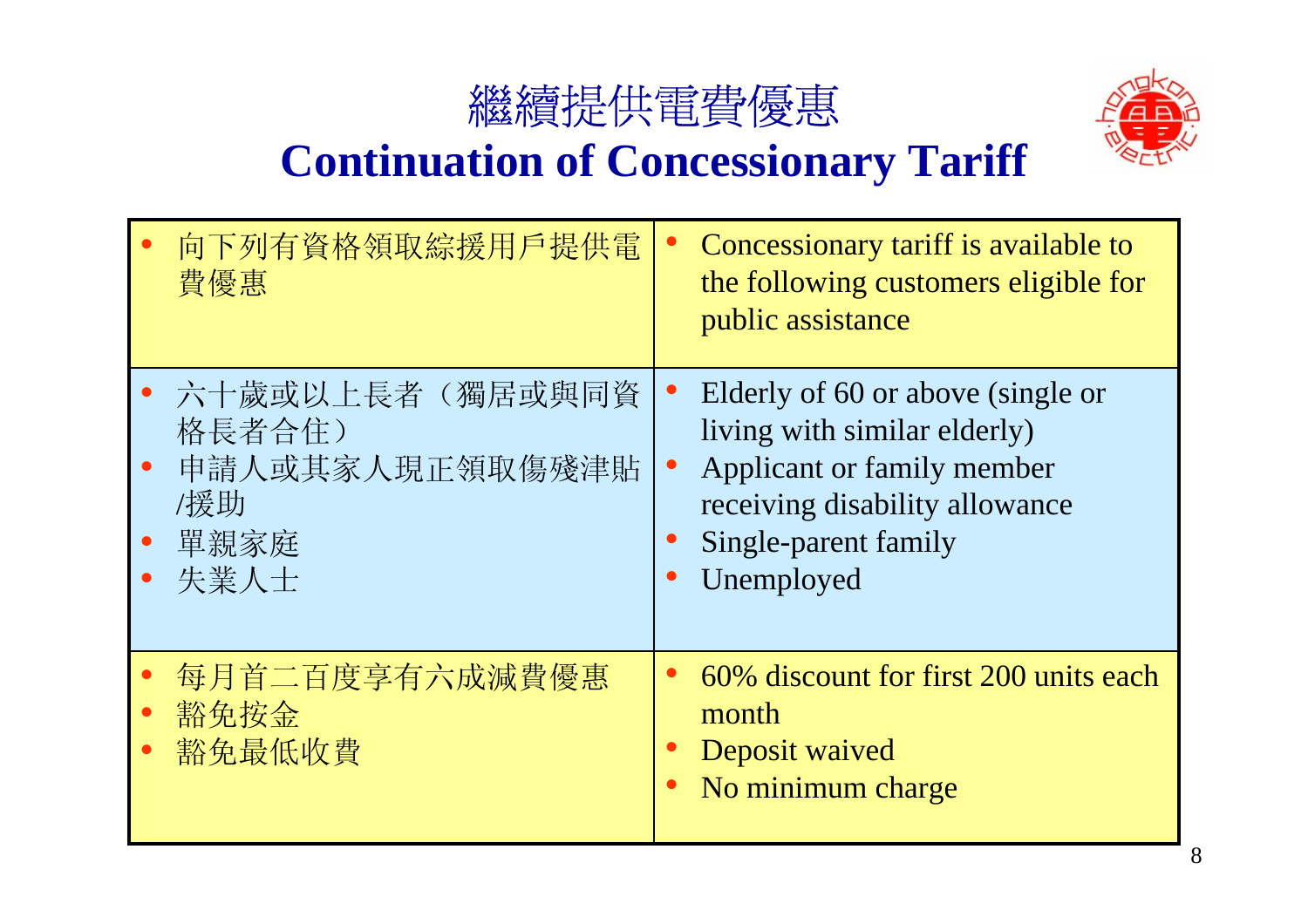



| 2006年平均淨電價增加7.2%                               | • 7.2% increase in average net tariff for<br>2006                                                                                                                  |
|------------------------------------------------|--------------------------------------------------------------------------------------------------------------------------------------------------------------------|
| 凍結基本電價                                         | • Freezing of basic tariff                                                                                                                                         |
| 提供1.9仙特別折扣                                     | • Special rebate of $1.9¢$ provided                                                                                                                                |
| 由於沒有發展基金2006年將是連續第<br>四年未能賺取應有利潤               | In the absence of a Development Fund,<br>$\bullet$<br>2006 will be the fourth consecutive year of<br>earning less than the entitled return                         |
| 由2003至2005年股東合共承擔超過20<br>億元,而2006年亦將承擔超過七億元    | Shareholders forego a total of over \$2<br>billion from 2003 to 2005 and will forego<br>a further \$700 million in 2006                                            |
| 繼續由股東承擔長者、傷殘人仕、單<br>親家庭及失業人仕每月首200度的六成<br>減費優惠 | • Shareholders continue to bear 60%<br>discount for the first 200 units each month<br>consumed by the elderly, disabled, single-<br>parent families and unemployed |